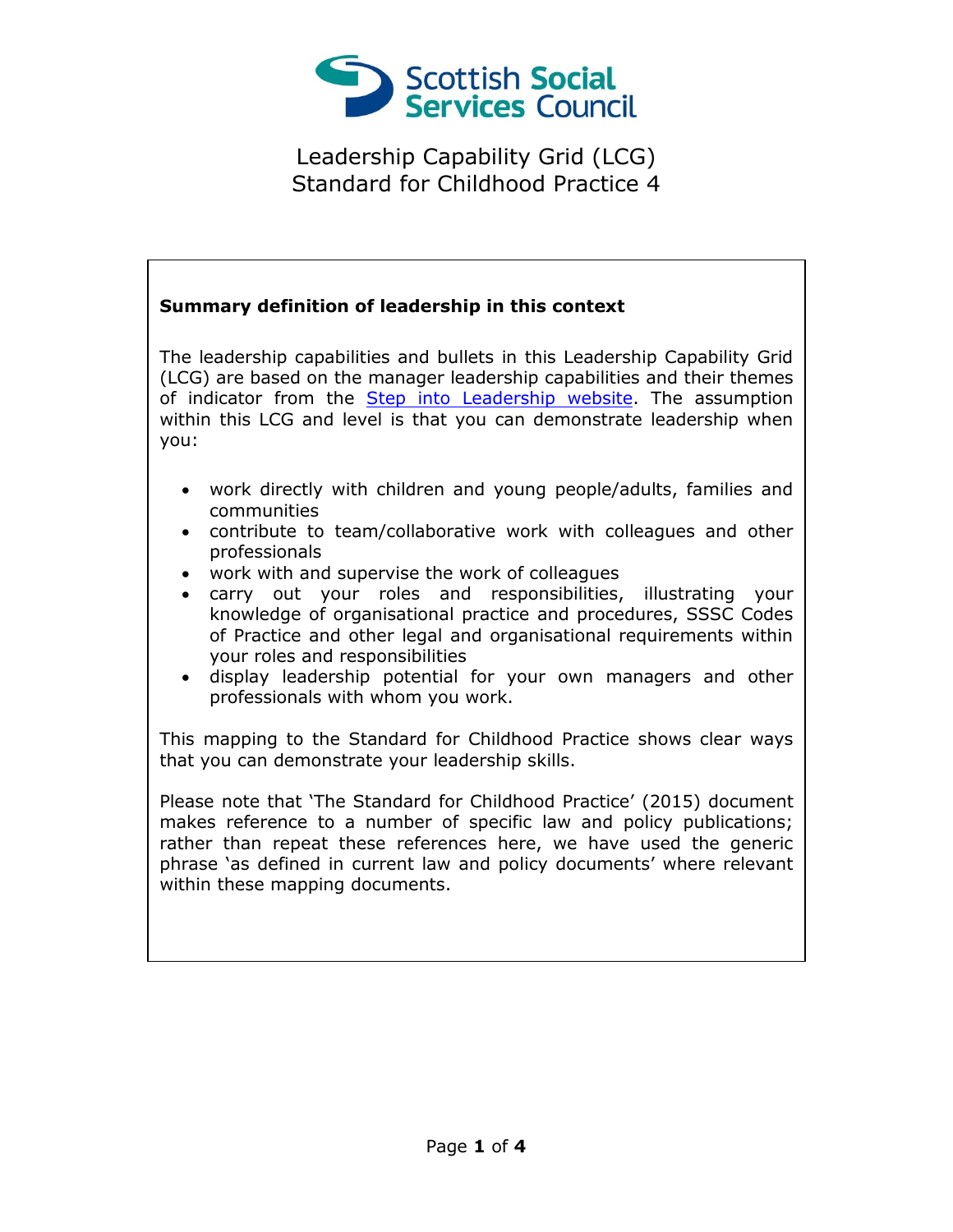

٦

 $\overline{\Gamma}$ 

Τ

| Leadership<br>capabilities | When you have a broad and balanced knowledge and<br>understanding of children and young people and childhoods<br>which underpins your practice and is used to inform your<br>leadership of others, you can demonstrate leadership<br>capabilities by:                                                                                                                                                                                          |
|----------------------------|------------------------------------------------------------------------------------------------------------------------------------------------------------------------------------------------------------------------------------------------------------------------------------------------------------------------------------------------------------------------------------------------------------------------------------------------|
| Self-                      | Displaying self leadership when you:                                                                                                                                                                                                                                                                                                                                                                                                           |
| leadership                 | Demonstrate and adapt leadership when:                                                                                                                                                                                                                                                                                                                                                                                                         |
|                            | demonstrating a critical understanding of how childhood is<br>$\bullet$<br>conceptualised and experienced in today's society by drawing on a<br>range of theoretical disciplines including sociology, social policy and<br>psychology (4.1)                                                                                                                                                                                                    |
|                            | • demonstrating an understanding of the concepts and models of<br>health relevant for work with children and young people and their<br>families (4.7)                                                                                                                                                                                                                                                                                          |
|                            | Improve own leadership when:                                                                                                                                                                                                                                                                                                                                                                                                                   |
|                            | different disciplines and<br>different<br>drawing on<br>theoretical<br>$\bullet$<br>perspectives to inform and challenge your understanding of<br>concepts such as childcare and playwork and the blurring of<br>boundaries between care, education, health, social welfare and play<br>in a changing society (4.4)                                                                                                                            |
|                            | Enable intelligent risk taking when:                                                                                                                                                                                                                                                                                                                                                                                                           |
|                            | drawing on different disciplines and different theoretical<br>$\bullet$<br>perspectives to inform and challenge your understanding of<br>concepts such as childcare and playwork and the blurring of<br>boundaries between care, education, health, social welfare and play<br>in a changing society (4.4)                                                                                                                                     |
|                            | Demonstrate and promote resilience when:                                                                                                                                                                                                                                                                                                                                                                                                       |
|                            | different disciplines and different theoretical<br>drawing on<br>$\bullet$<br>perspectives to inform and challenge your understanding of<br>concepts such as childcare and playwork and the blurring of<br>boundaries between care, education, health, social welfare and play<br>in a changing society (4.4)                                                                                                                                  |
| <b>Motivating</b>          | Motivating and inspiring others when you:                                                                                                                                                                                                                                                                                                                                                                                                      |
| and inspiring<br>others    | Inspire people by personal example when:<br>demonstrating a critical understanding of how childhood is<br>conceptualised and experienced in today's society by drawing on a<br>range of theoretical disciplines including sociology, social policy and<br>psychology (4.1)<br>demonstrating an understanding of the concepts and models of<br>$\bullet$<br>health relevant for work with children and young people and their<br>families (4.7) |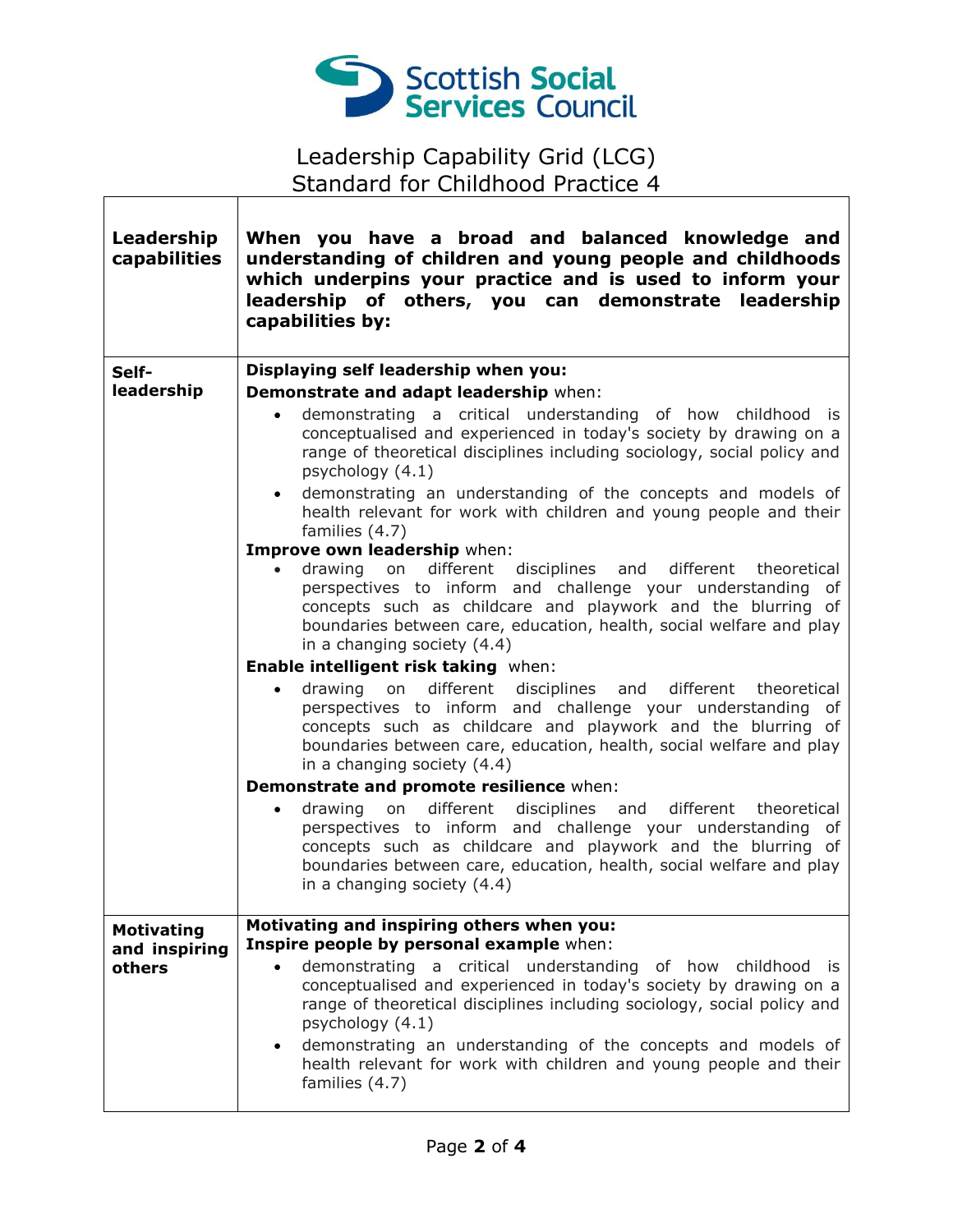

|                      | Recognise and value the contributions of others when:                                                                                                                                                                                                                                                                                                                                                                                                    |
|----------------------|----------------------------------------------------------------------------------------------------------------------------------------------------------------------------------------------------------------------------------------------------------------------------------------------------------------------------------------------------------------------------------------------------------------------------------------------------------|
|                      | analysing and critically evaluating and supporting the contribution<br>of parents and carers, families and communities to children's<br>childhoods and the contribution of children and young people<br>themselves (4.3)                                                                                                                                                                                                                                 |
|                      | Drive the creation of a learning and performance culture when:                                                                                                                                                                                                                                                                                                                                                                                           |
|                      | having a critical understanding of children and young peoples'<br>personal, social and emotional development and know how to use it<br>to support children and young peoples' wellbeing and development<br>(4.5)<br>having a critical understanding of children and young people as<br>$\bullet$<br>autonomous thinkers and active learners and can link this to<br>decisions about provision and consultation with children and young<br>people $(4.6)$ |
|                      |                                                                                                                                                                                                                                                                                                                                                                                                                                                          |
| <b>Empowering</b>    | <b>Empowering people when you:</b>                                                                                                                                                                                                                                                                                                                                                                                                                       |
| people               | Drive a knowledge management culture when:<br>demonstrating a critical understanding of how childhood is<br>conceptualised and experienced in today's society by drawing on a<br>range of theoretical disciplines including sociology, social policy and<br>psychology (4.1)<br>having a critical understanding of children and young peoples'<br>$\bullet$<br>personal, social and emotional development and know how to use it                         |
|                      | to support children and young peoples' wellbeing and development<br>(4.5)                                                                                                                                                                                                                                                                                                                                                                                |
|                      | having a critical understanding of children and young people as<br>$\bullet$<br>autonomous thinkers and active learners and can link this to<br>decisions about provision and consultation with children and young<br>people (4.6)                                                                                                                                                                                                                       |
|                      | • demonstrating an understanding of the concepts and models of<br>health relevant for work with children and young people and their<br>families (4.7)                                                                                                                                                                                                                                                                                                    |
|                      | Involve people in development and improvement when:<br>analysing and critically evaluating and supporting the contribution<br>of parents and carers, families and communities to children's<br>childhoods and the contribution of children and young people<br>themselves (4.3)                                                                                                                                                                          |
| <b>Collaborating</b> | <b>Collaborating and influencing when you:</b>                                                                                                                                                                                                                                                                                                                                                                                                           |
| and                  | Influence people when:                                                                                                                                                                                                                                                                                                                                                                                                                                   |
| influencing          | having a critical understanding of how concepts of childhood are<br>evident and influence policy and legislative documentation and<br>practice (4.2)                                                                                                                                                                                                                                                                                                     |
|                      | having a critical understanding of children and young peoples'<br>$\bullet$<br>personal, social and emotional development and know how to use it<br>to support children and young peoples' wellbeing and development<br>(4.5)                                                                                                                                                                                                                            |